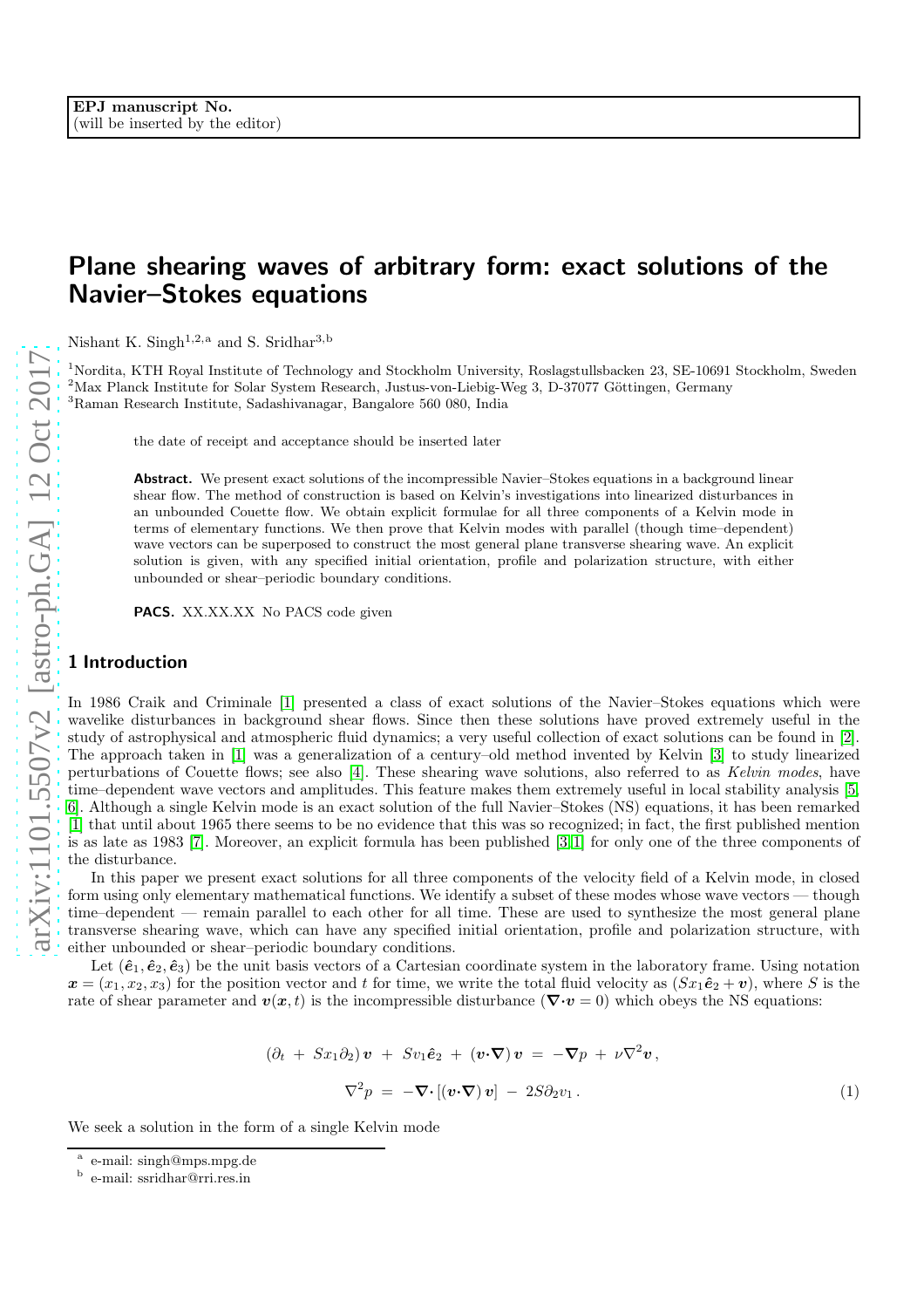2 Nishant K. Singh, S. Sridhar: Plane shearing waves of arbitrary form: exact solutions of the Navier–Stokes equations

<span id="page-1-0"></span>
$$
\mathbf{v}_{\mathbf{k}}(\mathbf{x},t) = \text{Re}\left\{\mathbf{A}(\mathbf{k},t)\exp\left[i\mathbf{k}^{\text{sh}}(t)\cdot\mathbf{x}\right]\right\},
$$

$$
p_{\mathbf{k}}(\mathbf{x},t) = \text{Re}\left\{\psi(\mathbf{k},t)\exp\left[i\mathbf{k}^{\text{sh}}(t)\cdot\mathbf{x}\right]\right\},
$$
(2)

where the time–dependent sheared wave vector,  $\mathbf{k}^{\text{sh}}(t)$ , has components

<span id="page-1-1"></span>
$$
k_1^{\rm sh} = k_1 - Stk_2, \qquad k_2^{\rm sh} = k_2, \qquad k_3^{\rm sh} = k_3,
$$
 (3)

with  $k \equiv (k_1, k_2, k_3)$  being a constant wave vector. Our task now is to determine the amplitudes  $A(k, t)$ . Incompressibility requires that  $\mathbf{k}^{\text{sh}}(t) \cdot \mathbf{A}(\mathbf{k}, t) = 0$ . Therefore, when eqns. [\(2\)](#page-1-0) and [\(3\)](#page-1-1) are substituted in eqns. [\(1\)](#page-0-0), the nonlinear term,  $(v\cdot\nabla)v$  vanishes because

$$
(\mathbf{A} \cdot \nabla) \exp \left[ i \, \mathbf{k}^{\mathrm{sh}}(t) \cdot \mathbf{x} \right] \; = \; \left( i \, \mathbf{k}^{\mathrm{sh}}(t) \cdot \mathbf{A} \right) \, \exp \left[ i \, \mathbf{k}^{\mathrm{sh}}(t) \cdot \mathbf{x} \right] \; = \; 0 \,. \tag{4}
$$

The pressure can be eliminated by using the second of eqns. [\(1\)](#page-0-0):  $\left| \mathbf{k}^{\mathrm{sh}}(t) \right|$  $\overline{2}$  $\psi$  = 2i $Sk_2A_1$ , where  $\left| \boldsymbol{k}^{\mathrm{sh}}(t) \right|$  $\overline{2}$ =  $[(k_1 - Stk_2)^2 + k_2^2 + k_3^2]$ . Then **A** satisfies

<span id="page-1-4"></span>
$$
\partial_t \mathbf{A} + SA_1 \hat{\mathbf{e}}_2 = 2S \left( \frac{k_2 \mathbf{k}^{\mathrm{sh}}(t)}{\left| \mathbf{k}^{\mathrm{sh}}(t) \right|^2} \right) A_1 - \nu \left| \mathbf{k}^{\mathrm{sh}}(t) \right|^2 \mathbf{A}.
$$
 (5)

We now obtain explicit solutions for **A**. To do this, define a new amplitude variable,  $a(k, t)$ , by

<span id="page-1-2"></span>
$$
\mathbf{A}(\mathbf{k},t) = \tilde{G}_{\nu}(\mathbf{k},t) \, \mathbf{a}(\mathbf{k},t) \,, \tag{6}
$$

where  $\widetilde{G}_{\nu}(\mathbf{k},t)$  is a Fourier–space viscous Green's function,

<span id="page-1-3"></span>
$$
\widetilde{G}_{\nu}(\mathbf{k},t) = \exp\left[-\nu \int_0^t ds \left| \mathbf{k}^{\mathrm{sh}}(s) \right|^2 \right] = \exp\left[-\nu \left(k^2 t - S k_1 k_2 t^2 + \frac{S^2}{3} k_2^2 t^3\right)\right].\tag{7}
$$

When eqns. [\(6\)](#page-1-2) and [\(7\)](#page-1-3) substituted in eqn. [\(5\)](#page-1-4), we obtain the following equations for the three components of  $a(k, t)$ :

<span id="page-1-5"></span>
$$
\partial_t a_1 - 2S \left[ \frac{(k_1 - Stk_2) k_2}{(k_1 - Stk_2)^2 + k_2^2 + k_3^2} \right] a_1 = 0, \tag{8}
$$

$$
\partial_t a_2 - 2S \left[ \frac{k_2^2}{\left(k_1 - Stk_2\right)^2 + k_2^2 + k_3^2} - \frac{1}{2} \right] a_1 = 0, \tag{9}
$$

$$
\partial_t a_3 - 2S \left[ \frac{k_2 k_3}{(k_1 - Stk_2)^2 + k_2^2 + k_3^2} \right] a_1 = 0.
$$
 (10)

Eqn. [\(8\)](#page-1-5) can be solved to get an explicit expression for  $a_1(\mathbf{k}, t)$ :

<span id="page-1-7"></span>
$$
a_1(\mathbf{k},t) = \frac{k^2}{(k_1 - Stk_2)^2 + k_2^2 + k_3^2} a_1(\mathbf{k},0), \qquad (11)
$$

which is given in [\[3\]](#page-5-2). When this is substituted in eqns. [\(9\)](#page-1-5) and [\(10\)](#page-1-5), the latter can be integrated to obtain expressions for  $a_2(\mathbf{k}, t)$  and  $a_3(\mathbf{k}, t)$ . However, neither Kelvin nor anyone else, to the best of our knowledge, have published explicit formulae for these two components.<sup>[1](#page-1-6)</sup> Thus we were pleasantly surprised to find that  $a_2(k, t)$  and  $a_3(k, t)$  could be expressed entirely in terms of elementary functions:

<span id="page-1-6"></span><sup>1</sup> Markus and Press [\[4\]](#page-5-3) study perturbations of plane Couette flow using Kelvin waves. However, their analysis is limited to two dimensional perturbations, whereas the shearing waves we consider here are fully three dimensional.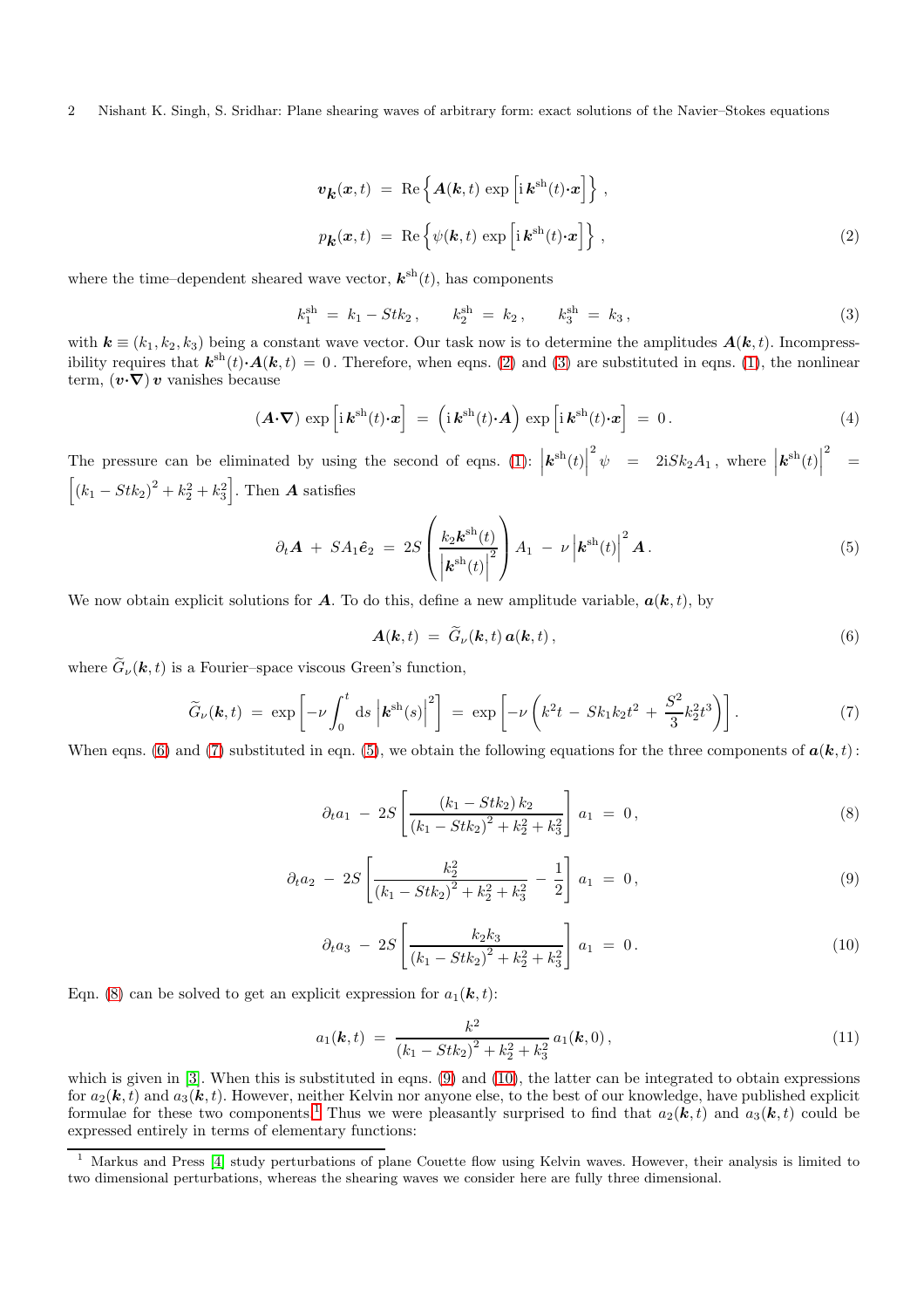

<span id="page-2-1"></span>Fig. 1. Plots of the three components of the velocity field, measured at the origin, as functions of St. We have chosen  $\mathbf{k} = (1, 1, 1)$ and  $a(k, 0) = (1, 0, -1)$ . The bold lines are for  $v_1(0, t)$ , the dotted for  $v_2(0, t)$ , and the dashed for  $v_3(0, t)$ . Panel (a) is for the non viscous case,  $\nu = 0$ , so the velocity components are identical to the amplitudes,  $a(k, t)$ , of eqns. [\(11\)](#page-1-7)–[\(13\)](#page-2-0). Panel (b) corresponds to  $(\nu k^2/S) = -0.1$ , and all three components ultimately suffer viscous decay.

<span id="page-2-0"></span>
$$
a_2(\mathbf{k},t) = a_2(\mathbf{k},0) + \left\{ \frac{k^2 k_3^2}{k_2 (k_2^2 + k_3^2)^{3/2}} \left[ \arctan\left(\frac{k_1 - Stk_2}{\sqrt{k_2^2 + k_3^2}}\right) - \arctan\left(\frac{k_1}{\sqrt{k_2^2 + k_3^2}}\right) \right] - \frac{k^2 k_2}{k_2^2 + k_3^2} \left[ \frac{k_1 - Stk_2}{(k_1 - Stk_2)^2 + k_2^2 + k_3^2} - \frac{k_1}{k^2} \right] \right\} a_1(\mathbf{k},0), \tag{12}
$$

$$
a_3(\mathbf{k},t) = a_3(\mathbf{k},0) - \left\{ \frac{k^2 k_3}{\left(k_2^2 + k_3^2\right)^{3/2}} \left[ \arctan\left(\frac{k_1 - Stk_2}{\sqrt{k_2^2 + k_3^2}}\right) - \arctan\left(\frac{k_1}{\sqrt{k_2^2 + k_3^2}}\right) \right] + \frac{k^2 k_3}{k_2^2 + k_3^2} \left[ \frac{k_1 - Stk_2}{\left(k_1 - Stk_2\right)^2 + k_2^2 + k_3^2} - \frac{k_1}{k^2} \right] \right\} a_1(\mathbf{k},0). \tag{13}
$$

Incompressibility requires that  $\mathbf{k}^{\text{sh}}(t) \cdot \mathbf{a}(\mathbf{k}, t) = 0$ , which is guaranteed if the initial conditions are chosen such that  $\mathbf{k} \cdot \mathbf{a}(\mathbf{k}, 0) = 0$ . From eqns. [\(11\)](#page-1-7)—[\(13\)](#page-2-0), we can see that, at late times,  $a_1(\mathbf{k}, t) \to 0$ , whereas both  $a_2(\mathbf{k}, t)$  and  $a_3(\mathbf{k}, t)$ saturate at non zero values. This happens because the background flow shears out the  $a_1$  component, and generates the  $a_2$  and  $a_3$  components.

When eqns.  $(6)$ ,  $(7)$ ,  $(11)$ — $(13)$  are substituted in eqn.  $(2)$ , we obtain the full velocity field of a single Kelvin mode; it is readily verified that structure of the mode depends on the dimensionless variable, St, and the dimensionless parameter,  $(\nu k^2/S)$ . The spatio–temporal behavior of these modes is briefly explored through Figs. [\(1\)](#page-2-1) and [\(2\)](#page-4-0). In order to understand its time variation, it is convenient to measure the velocity components at the origin, as is done in Fig. [\(1\)](#page-2-1). Then,  $v(0, t) = \tilde{G}_{\nu}(k, t) \text{Re}\{a(k, t)\}\$ . Fig. (1a) corresponds to the case of zero viscosity,  $(\nu k^2/S) = 0$ . In this case  $\tilde{G}_{\nu} = 1$ , and the plots give  $v(0, t) = \text{Re}\{a(k, t)\}\,$ , where we can see the decay of  $a_1$  and the saturation of  $a_2$  and  $a_3$ discussed above. In Fig. (1b), we have chosen  $(\nu k^2/S) = -0.1$ , so that all three components of  $v(0, t)$  ultimately suffer viscous decay. It can be seen that, before this decay, there is transient amplification of  $v_2$  and  $v_3$ , due to competition between shear and viscosity. For larger values of viscosity (not shown here), this transient amplification may be absent because the damping can overwhelm shear.

Until now we have considered an unbounded flow. However, in numerical simulations of the local dynamics of differentially rotating discs in astrophysical systems [\[8,](#page-5-7)[9\]](#page-5-8), it is customary to employ "shear–periodic" boundary conditions. Let us define sheared coordinates by

$$
x_1^{\text{sh}} = x_1 , \qquad x_2^{\text{sh}} = x_2 - Stx_1 , \qquad x_3^{\text{sh}} = x_3 . \tag{14}
$$

These may be thought of as the Lagrangian coordinates of fluid elements that are carried along by the background shear flow. A function is said to be *shear-periodic* when it is a periodic function of  $(x_1^{\text{sh}}, x_2^{\text{sh}}, x_3^{\text{sh}})$  with periodicities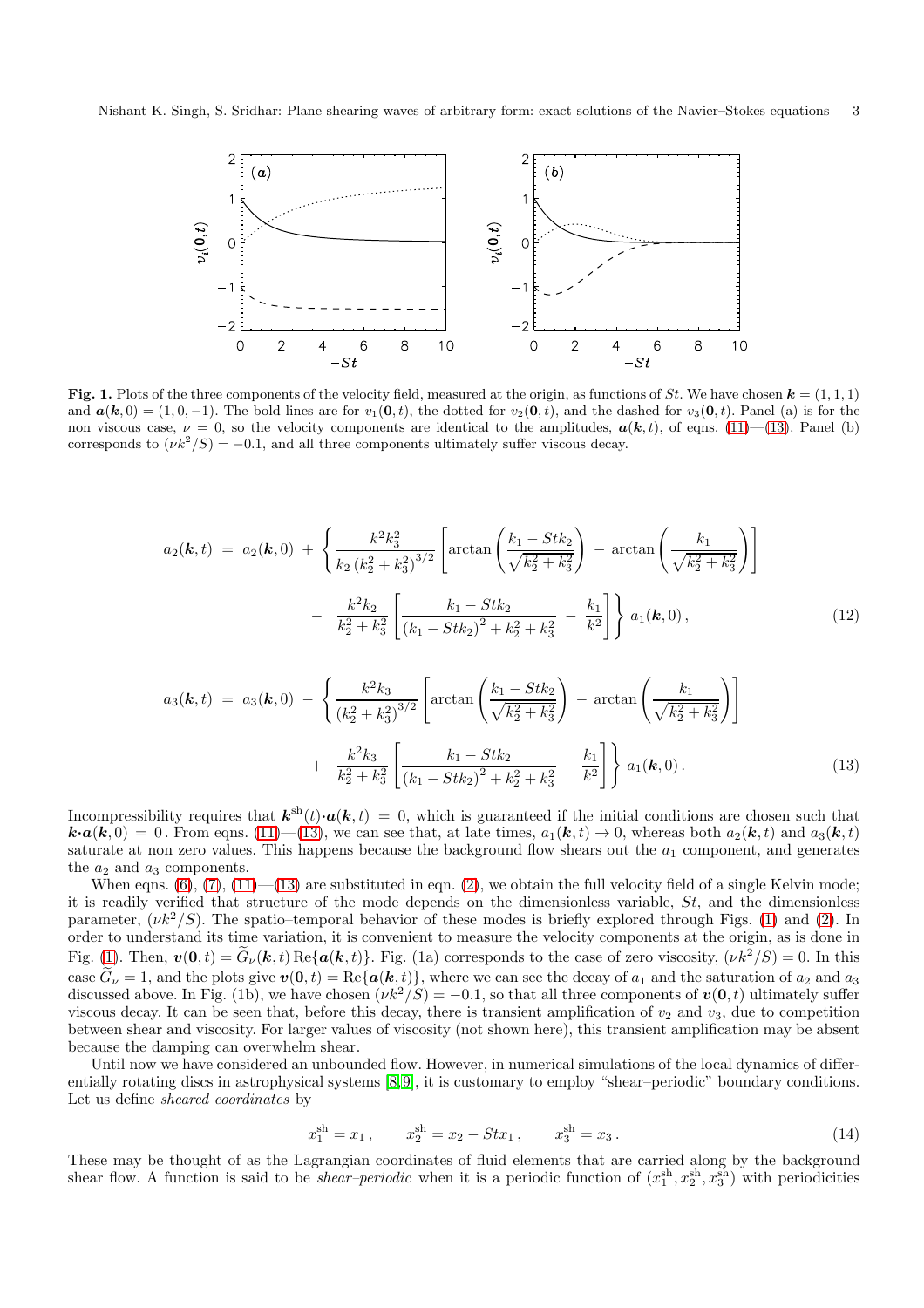## 4 Nishant K. Singh, S. Sridhar: Plane shearing waves of arbitrary form: exact solutions of the Navier–Stokes equations

 $(L_1, L_2, L_3)$ , respectively. The phase of the function  $v_k$  can be written as  $k^{\text{sh}}(t) \cdot x = k \cdot x^{\text{sh}}$ . Therefore, a shear-periodic Kelvin mode has wave vectors  $k \in (2\pi m_1/L_1, 2\pi m_2/L_2, 2\pi m_3/L_3)$ , where the  $m_i$  take any integer values.

We now use the explicit expressions obtained for the Kelvin modes to construct the most general plane transverse shearing wave. Let us consider two Kelvin modes,  $v_k(x,t)$  and  $v_{k'}(x,t)$  corresponding to wave vectors k and k', which are parallel to each other but could differ in magnitudes. Using eqns. [\(3\)](#page-1-1), we see that the corresponding sheared wave vectors,  $\mathbf{k}^{\text{sh}}(t)$  and  $\mathbf{k}^{'\text{sh}}(t)$ , are also parallel to each other for all time. Incompressibility implies that  $v_{\mathbf{k}}(x, t)$  and  $v_{\mathbf{k}}(x,t)$  are perpendicular to  $\mathbf{k}^{\text{sh}}(t)$  and  $\mathbf{k}^{'\text{sh}}(t)$  for all time. So, if we superpose  $v_{\mathbf{k}}(x,t)$  and  $v_{\mathbf{k}'}(x,t)$ , the nonlinear term in the NS equations vanishes, because the superposed velocity field remains parallel to the wavefronts. Thus the superposition of an arbitrary number of Kelvin modes, all with wave vectors parallel to each other, is an exact solution of the NS equations.

Let us choose a unit vector  $\hat{\boldsymbol{n}} = (n_1, n_2, n_3)$ , and define the sheared (non-unit) vector  $\boldsymbol{n}^{\text{sh}}(t)$  by

$$
n_1^{\rm sh} = (n_1 - Stn_2) , \qquad n_2^{\rm sh} = n_2 , \qquad n_3^{\rm sh} = n_3 . \tag{15}
$$

Superposing all Kelvin modes with wave vectors  $q = q\hat{n}$ , where  $-\infty < q < \infty$ , we obtain an exact plane–wave solution of the NS equations with wavefronts perpendicular to  $\mathbf{n}^{\text{sh}}(t)$ :

<span id="page-3-0"></span>
$$
v_i(\boldsymbol{x},t) = \int_{-\infty}^{\infty} \frac{dq}{2\pi} \widetilde{G}_{\nu}(q\hat{\boldsymbol{n}},t) \widetilde{W}_i(q) \exp\left[iq\boldsymbol{n}^{\mathrm{sh}}(t)\cdot\boldsymbol{x}\right] + \left[\frac{F_i\left(\boldsymbol{n}^{\mathrm{sh}}(t)\right) - F_i(\hat{\boldsymbol{n}})}{n_2^2 + n_3^2}\right] \int_{-\infty}^{\infty} \frac{dq}{2\pi} \widetilde{G}_{\nu}(q\hat{\boldsymbol{n}},t) \widetilde{W}_1(q) \exp\left[iq\boldsymbol{n}^{\mathrm{sh}}(t)\cdot\boldsymbol{x}\right],
$$
\n(16)

where the dimensionless and scale–invariant functions,  $F_i(\mathbf{Q})$ , are defined by

$$
F_i(\mathbf{Q}) = \frac{Q_3}{\sqrt{Q_2^2 + Q_3^2}} \left[ \frac{Q_3}{Q_2} \delta_{i2} - \delta_{i3} \right] \arctan\left(\frac{Q_1}{\sqrt{Q_2^2 + Q_3^2}}\right) - \frac{Q_1 Q_i}{Q^2}.
$$
 (17)

For shear–periodic boundary conditions, the integral over q in eqn. [\(16\)](#page-3-0) should be replaced by an appropriate sum. The  $\mathbf{W}(q)$  are Fourier–space initial conditions corresponding to the  $\mathbf{a}(\mathbf{k},0)$  of eqns. [\(11\)](#page-1-7)—[\(13\)](#page-2-0), and must satisfy the incompressibility condition,  $\hat{\mathbf{n}}\cdot \widetilde{\mathbf{W}}(q) = 0$ . They are determined by the initial profile and polarization stucture of the plane wave. At  $t = 0$ , the wavefronts are perpendicular to  $\hat{\boldsymbol{n}}$ , so we write  $v(\boldsymbol{x}, 0) = \boldsymbol{W}(\hat{\boldsymbol{n}} \cdot \boldsymbol{x})$ , where  $\hat{\boldsymbol{n}} \cdot \boldsymbol{W} = 0$ . Note that the only constraint on the initial condition,  $W$ , is that it is a vector field that is perpendicular everywhere to the unit vector  $\hat{n}$ ; otherwise it is a quite arbitrary function of its one argument. Thus, no restriction need be placed  $\int_{-\infty}^{\infty} dy W(y) \exp[-i q y]$ , and use this in eqn. [\(16\)](#page-3-0) to calculate  $v(x, t)$ . on the initial profile and polarization structure of the initial conditions. Given  $W(y)$ , we can determine  $\tilde{W}(q)$  =

Eqn. [\(16\)](#page-3-0) is a complete solution for a general plane shearing wave, expressed in terms of a Fourier integral. However, it is physically more transparent to rewrite the right side in terms of real–space quantities. To do this, we must introduce the real–space viscous Green's function, whose natural definition is with respect to the sheared coordinates [\[10\]](#page-5-9):

$$
G_{\nu}\left(\boldsymbol{x}^{\mathrm{sh}},t\right) \;=\; \int \frac{\mathrm{d}\boldsymbol{k}}{(2\pi)^3}\,\widetilde{G}_{\nu}(\boldsymbol{k},t)\,\exp\left[i\boldsymbol{k}\!\cdot\!\boldsymbol{x}^{\mathrm{sh}}\right].\tag{18}
$$

The properties of this function are discussed in [\[11,](#page-5-10)[10\]](#page-5-9), where it is shown that it takes the form of a sheared heat kernel, which is an anisotropic Gaussian function of  $x^{\text{sh}}$  with time–dependent coefficients; all the principal axes increase without bound and rotate against the direction of the background shear. Noting that  $n^{\text{sh}}(t) \cdot x = \hat{n} \cdot x^{\text{sh}}$ , we can write the general form of the plane shearing wave as

<span id="page-3-1"></span>
$$
v_i(\boldsymbol{x},t) = \int d^3\xi \, G_{\nu}(\boldsymbol{\xi},t) \, W_i \left( \hat{\boldsymbol{n}} \cdot [\boldsymbol{x}^{\rm sh}(t) - \boldsymbol{\xi}] \right) \quad +
$$

$$
+ \left[ \frac{F_i \left( \boldsymbol{n}^{\rm sh}(t) \right) - F_i(\hat{\boldsymbol{n}})}{n_2^2 + n_3^2} \right] \int d^3\xi \, G_{\nu}(\boldsymbol{\xi},t) \, W_1 \left( \hat{\boldsymbol{n}} \cdot [\boldsymbol{x}^{\rm sh}(t) - \boldsymbol{\xi}] \right) \tag{19}
$$

As an illustrative example let us consider the following initial condition, corresponding to a polarized wavepacket with wave vector pointing along the  $x_2$ -axis:  $\hat{\boldsymbol{n}} = \hat{\boldsymbol{e}}_2$ ,  $W_1(x_2) = W_0 \exp[-x_2^2/2\sigma^2] \sin kx_2$ ,  $W_2 = 0$ ,  $W_3(x_2) =$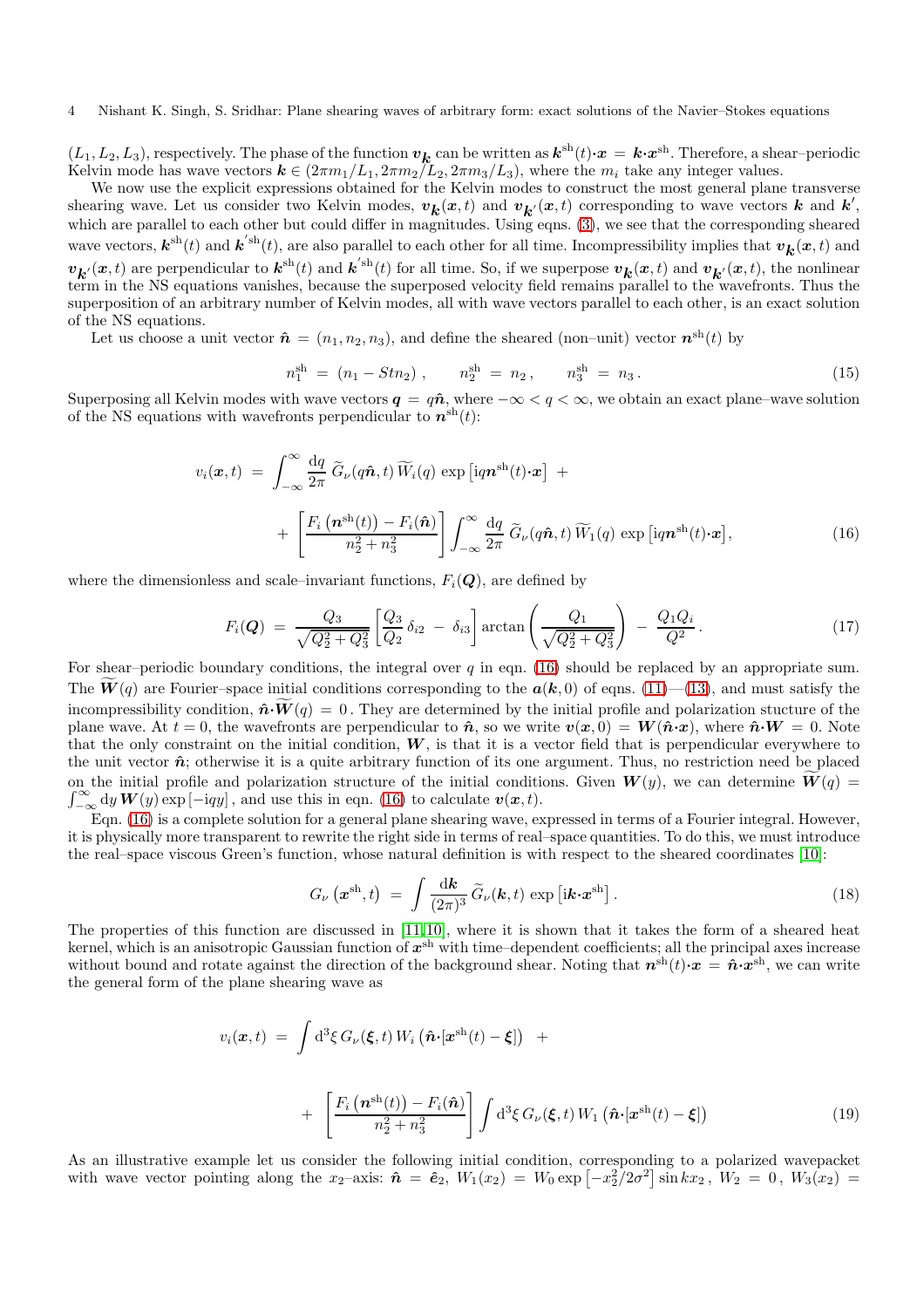

<span id="page-4-0"></span>Fig. 2. (color online) Evolution of plane transverse shearing wavepackets. The polarization structure of the velocity field is indicated on some sections of the plane wavefronts. The parameters values used are  $S = -1$ ,  $\nu = 1$ ,  $W_0 = 1$ ,  $\sigma = 10$  and  $k = 1$ . (a) and (b) Linearly polarized  $(h = 0)$  wavepackets at times  $t = 0$  and  $t = 1$ . (c) and (d) Right circularly polarized  $(h = 1)$  at times  $t = 0$  and  $t = 1$ .

 $hW_0 \exp[-x_2^2/2\sigma^2] \cos kx_2$ , where  $-1 \leq h \leq 1$ . The wavepacket is linearly polarized when  $h = 0$ , and right/left circularly polarized when  $h = \pm 1$ ; other values of h correspond to different degrees of elliptical polarizations. At a later time, the wave vector has components  $n_1^{\text{sh}} = -St$ ,  $n_2^{\text{sh}} = 1$ ,  $n_3^{\text{sh}} = 0$ . Since both  $W_i$  and  $G_{\nu}(\xi, t)$  are Gaussian functions, the integrals in eqn. [\(19\)](#page-3-1) can be performed analytically and  $v(x, t)$  evaluated explicitly. We present the results graphically in Fig.[\(2\)](#page-4-0) for two cases, one linearly polarized and the other right circularly polarized. As the wavepackets are sheared, they undergo transient amplification due to the combined action of shear and viscosity, and at late times suffer viscous damping.

In conclusion, we have constructed exact solutions of the Navier–Stokes equation with a background linear shear flow. All three components of the velocity field of the Kelvin modes are given in closed form using only elementary mathematical functions. It is demonstrated that, when Kelvin modes with parallel wave vectors are superposed, they remain exact solutions. We give in explicit form the most general plane transverse shearing waves, with any specified initial orientation, profile and polarization structure, with either unbounded or shear–periodic boundary conditions. Of particular interest is the stability of our solutions; if they are stable then they might serve as local representations of disturbances in simulations of astrophysical flows.